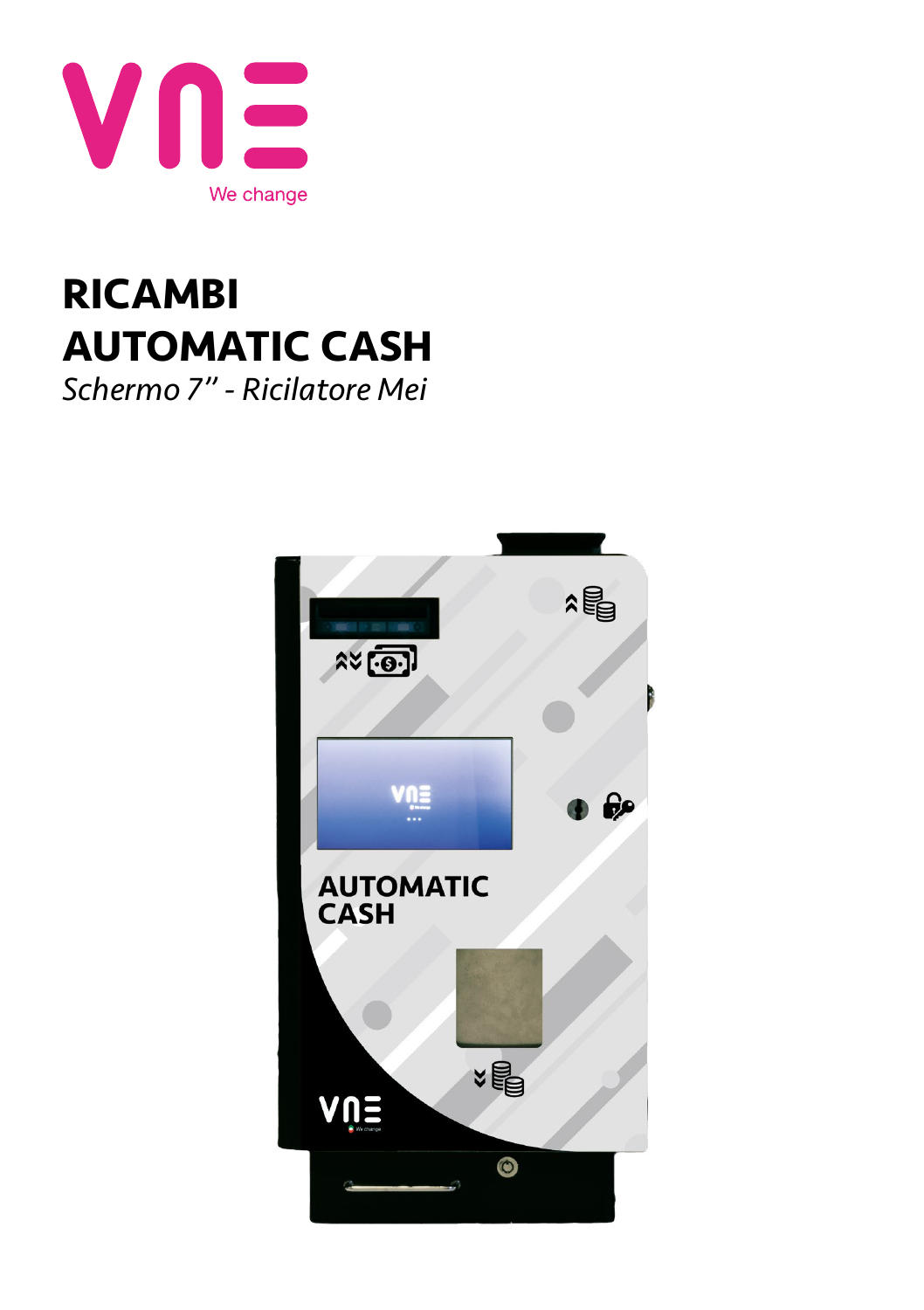

VNE HOLDING SRL

**INDIRIZZO** Via Biagioni 371, Querceta 55047 Seravezza (LU) - Italia

TELEFONO +39 0584 742530

FAX +39 0584 768333

EMAIL amministrazione@vne.it Per eventuali segnalazioni o reclami: customerservice@vne.it

ACQUISTI ordini@vne.it

**ASSISTENZA** Tel. +39 0584 742530

ASSISTENZA WHATSAPP Cell. +39 327 491 2789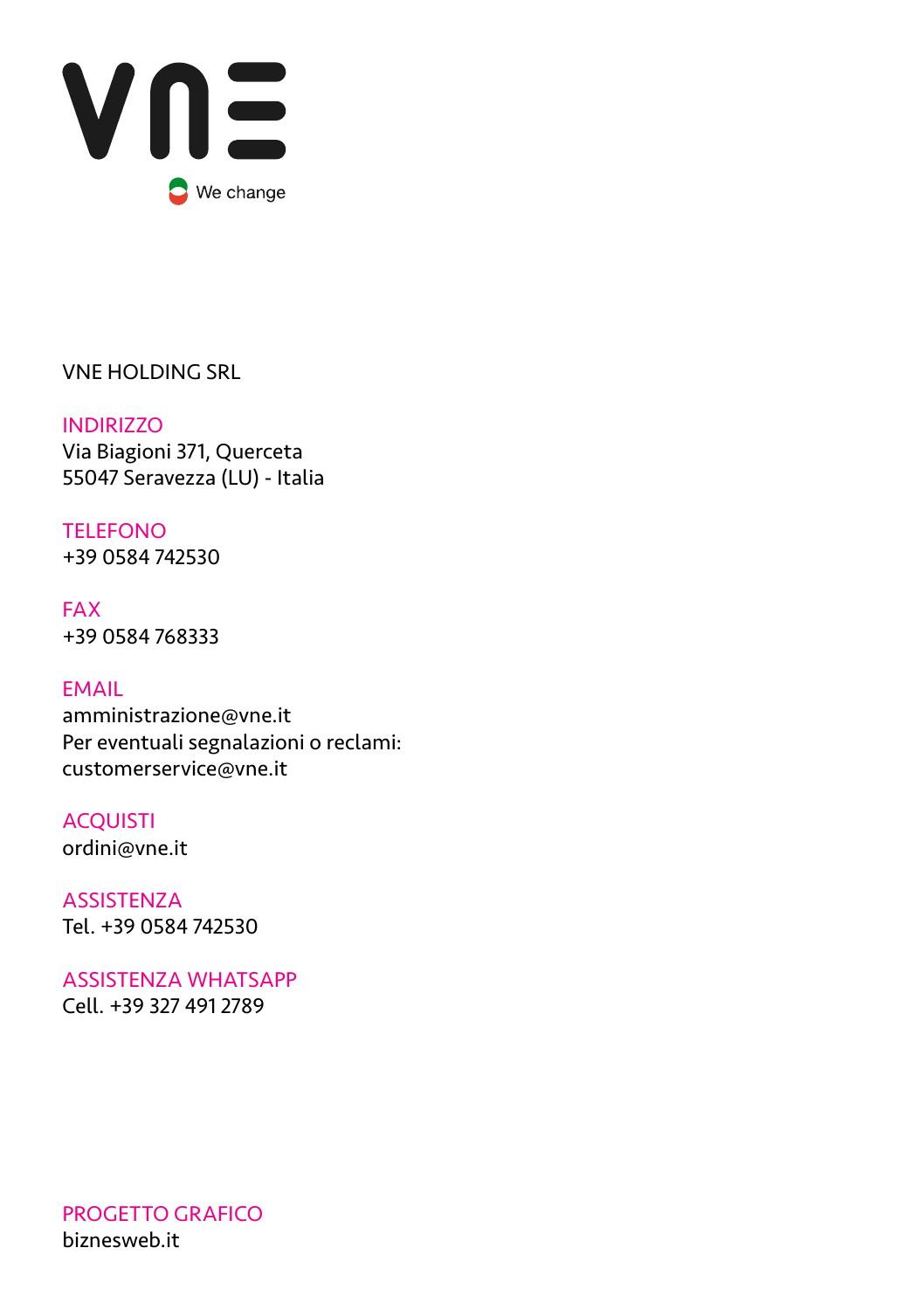



COD. 670023879

CAVO CABLE 13070X AIMBLVLD+LED 13.070XIL CINCON 24V

COD. 670024786 ALIMENTATORE

COD. ALLRS15012

ALIMENTATORE LRS 150 12V



COD. AUT19\_6

DIVISORE PER AUTOMATIC CASH DUE SPORTELLI



COD. BAPBICAC

BATTOLINA IN PLEXIGLASS PER BICCHIERINO AUTOMATIC CASH



COD. BICACH

**BICCHIERINO** AUTOMATIC CASH

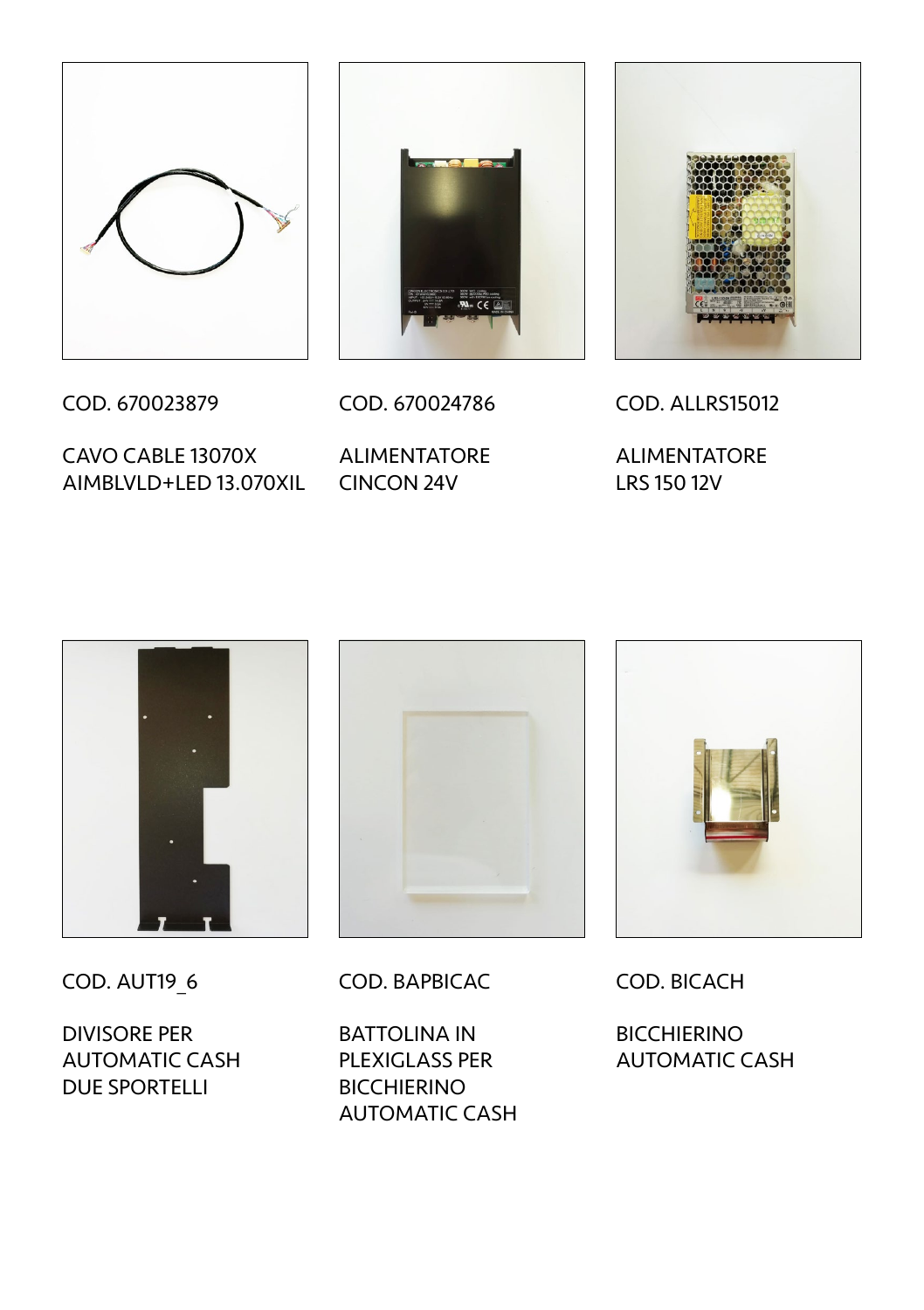





COD. CASSAC

CASSETTO PER AUTOMATIC CASH COD. CBSMACSH

CABLAGGIO AUTOMATIC CASH COD. CERNLU

CERNIERA LUNGA PER SCOCCA AUTOMATIC CASH



COD. CHIACCM

SERRATURA ELETTRICA DI ACCENSIONE MERONI



COD. CHIMER

SERRATURA MERONI



COD. CLAN3MT

CAVO LAN ETHERNET DA 3MT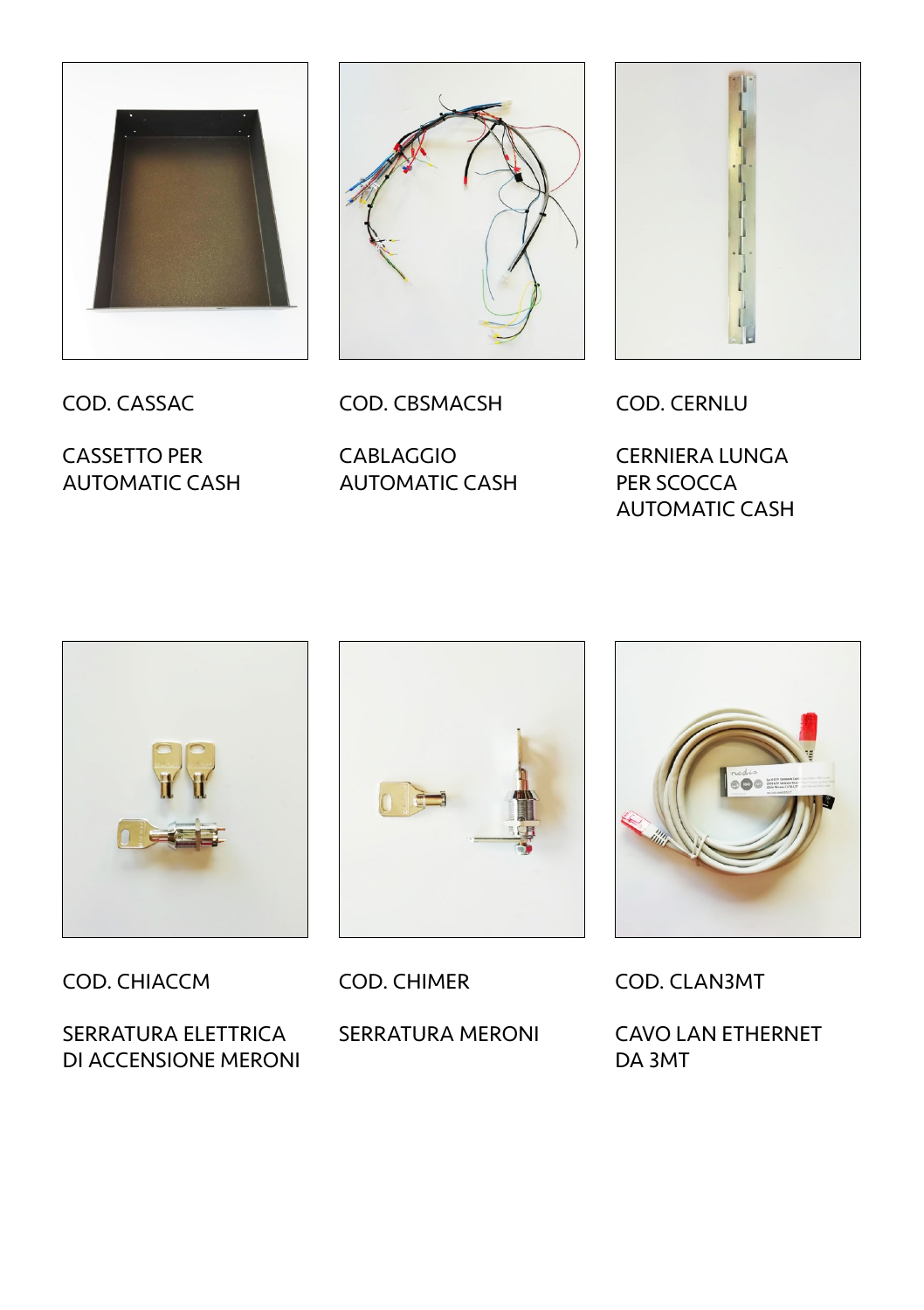



COD. COVERSCR

CAVO LAN ETHERNET 30CM

COD. CLAN30CM

COVER SCR PER AUTOMATIC CASH



COD. CVCN385 CAVO ITL CN385 NERO



COD. INUSBTTL

INTERFACCIA IF 18



COD. LCD7AC

MONITOR LCD 7'' PER AUTOMATIC CASH



COD. LSERLATAC

LINGUETTA A L PER SERRATURA LATERALE AUTOMATIC CASH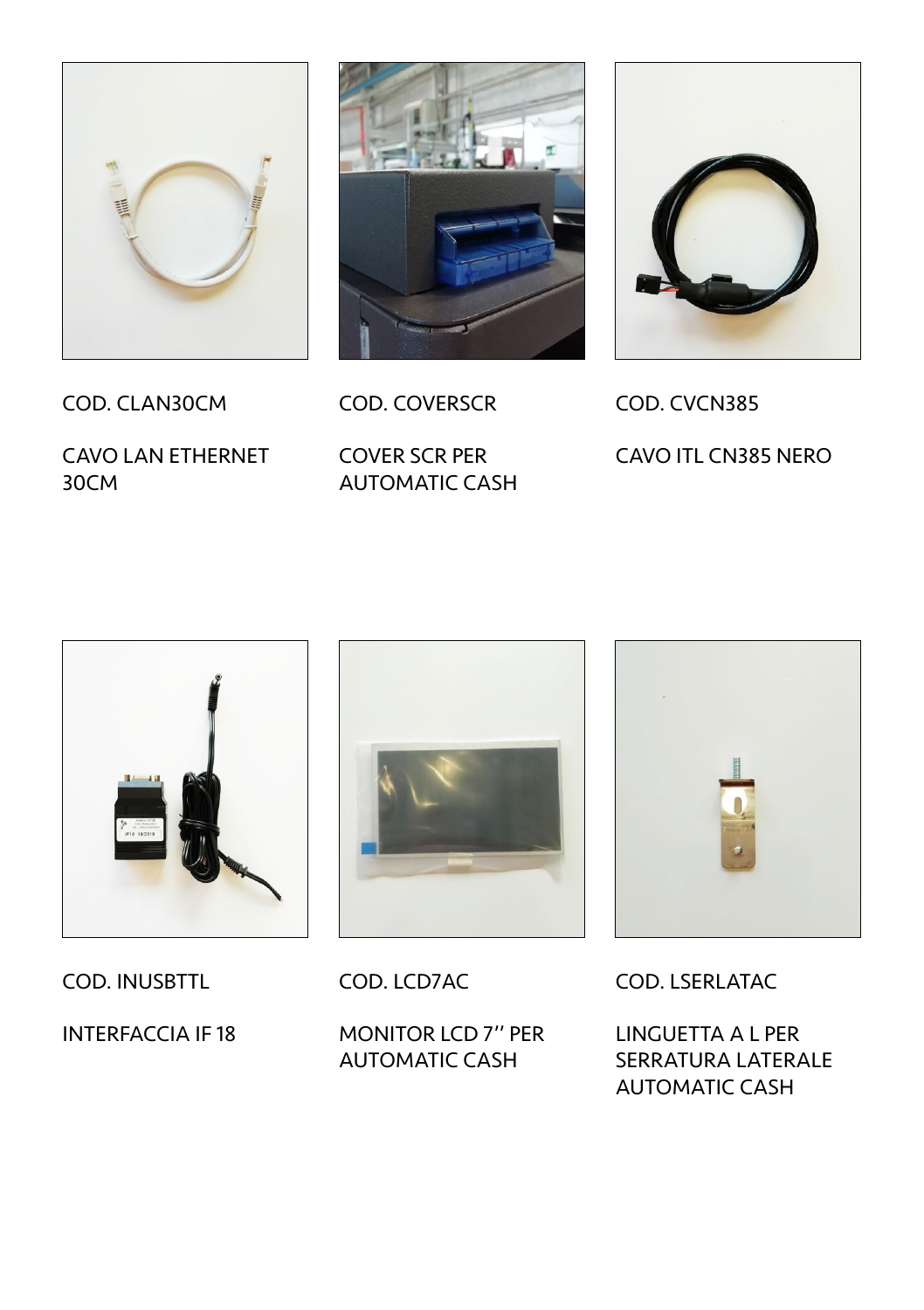

COD. DOM8GB

SATA DOM 8GB PER AIMB 2.1.2



COD. HITLE1S

SMART COIN SYSTEM ITL TYPE E 1C



COD. INTACF

INTERRUTTORE ACCENSIONE CON FUSIBILE



COD. MEIADVA

RICICLATORE MEI ADVANCED SCNR 8327



COD. NE8FDP

CONNETTORE ETHERNET SCHEDA NE8FDP



COD. PASPAC COD. PAINAC

PALO SUPERIORE E PALO INFERIORE PER AUTOMATIC CASH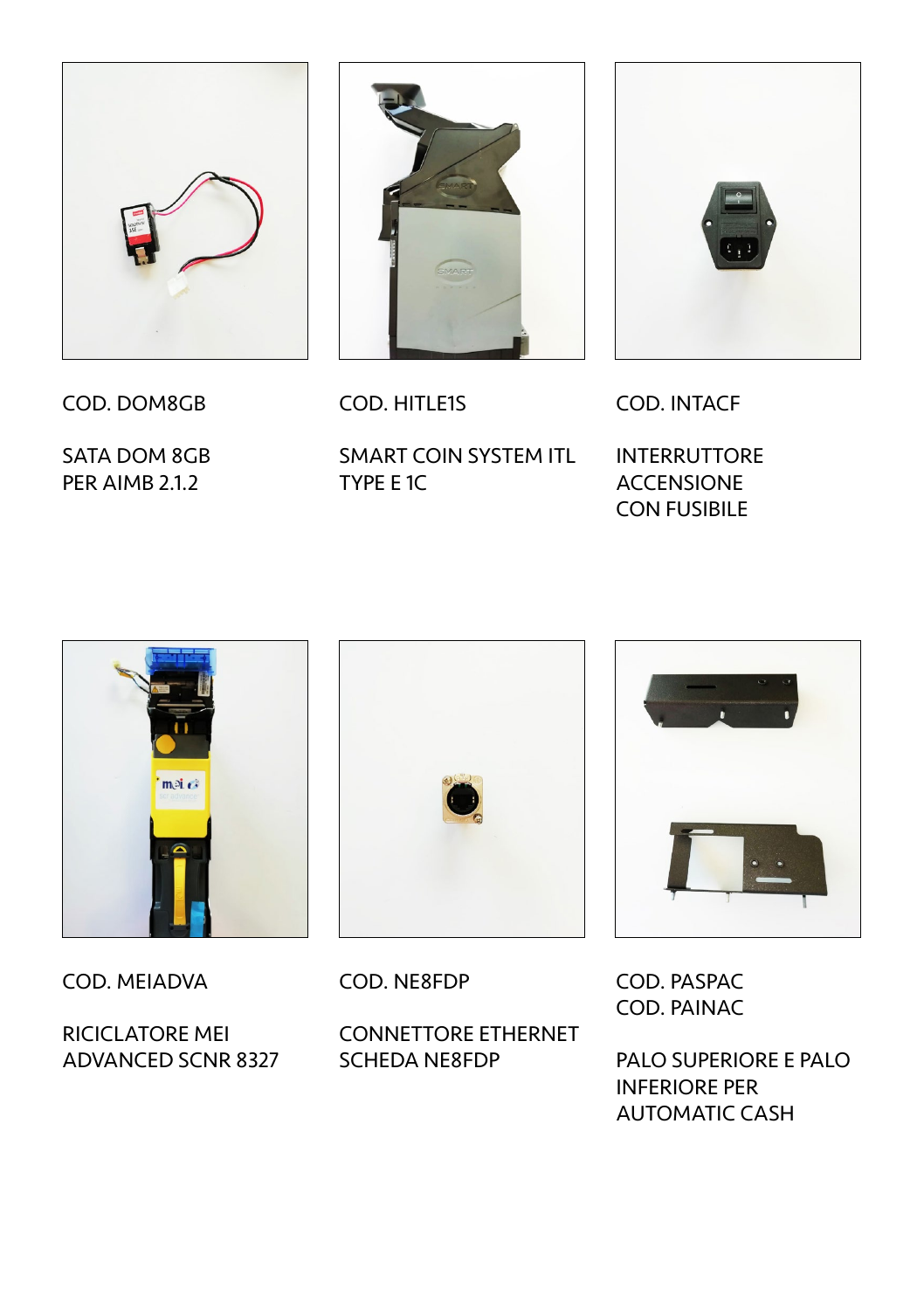



PIASTRA COPRI **MONITOR** AUTOMATIC CASH



COD. PIASERLATAC

PIASTRA PER SERRATURA LATERALE AUTOMATIC CASH

COD. PLEACH

 $V \cap \Xi$ 

 $25.001$ 

**AUTOMATIC** 

SERIGRAFIA IN PLEXIGLASS PER AUTOMATIC CASH

2目



COD. RULMPC04

MANIGLIA ESSENTRA 491388.1 AUTOMATIC CASH



COD. SCHMAD

SCHEDA MADRE AIMB 2.1.2



COD. SCHREL

SCHEDINO RELE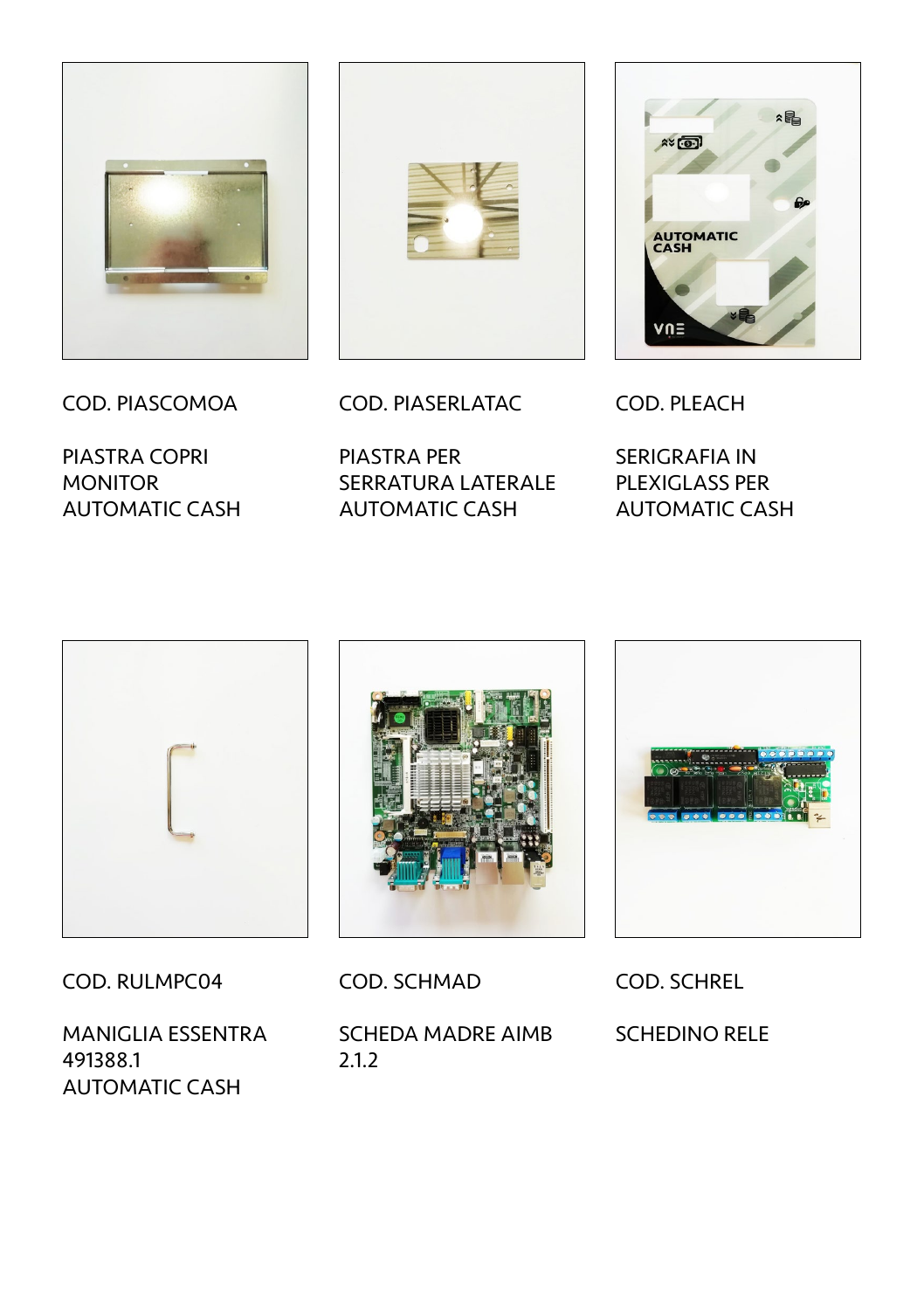



PORTA AUTOMATIC CASH



COD. RAM1GB RAM 1GB DDR2



COD. RELE RELE'



COD. SCOSMAC

SCOCCA AUTOMATIC CASH



COD. SER19M

SERRATURA 19MM



COD. SERCSN

SERRATURA POTENT COD SN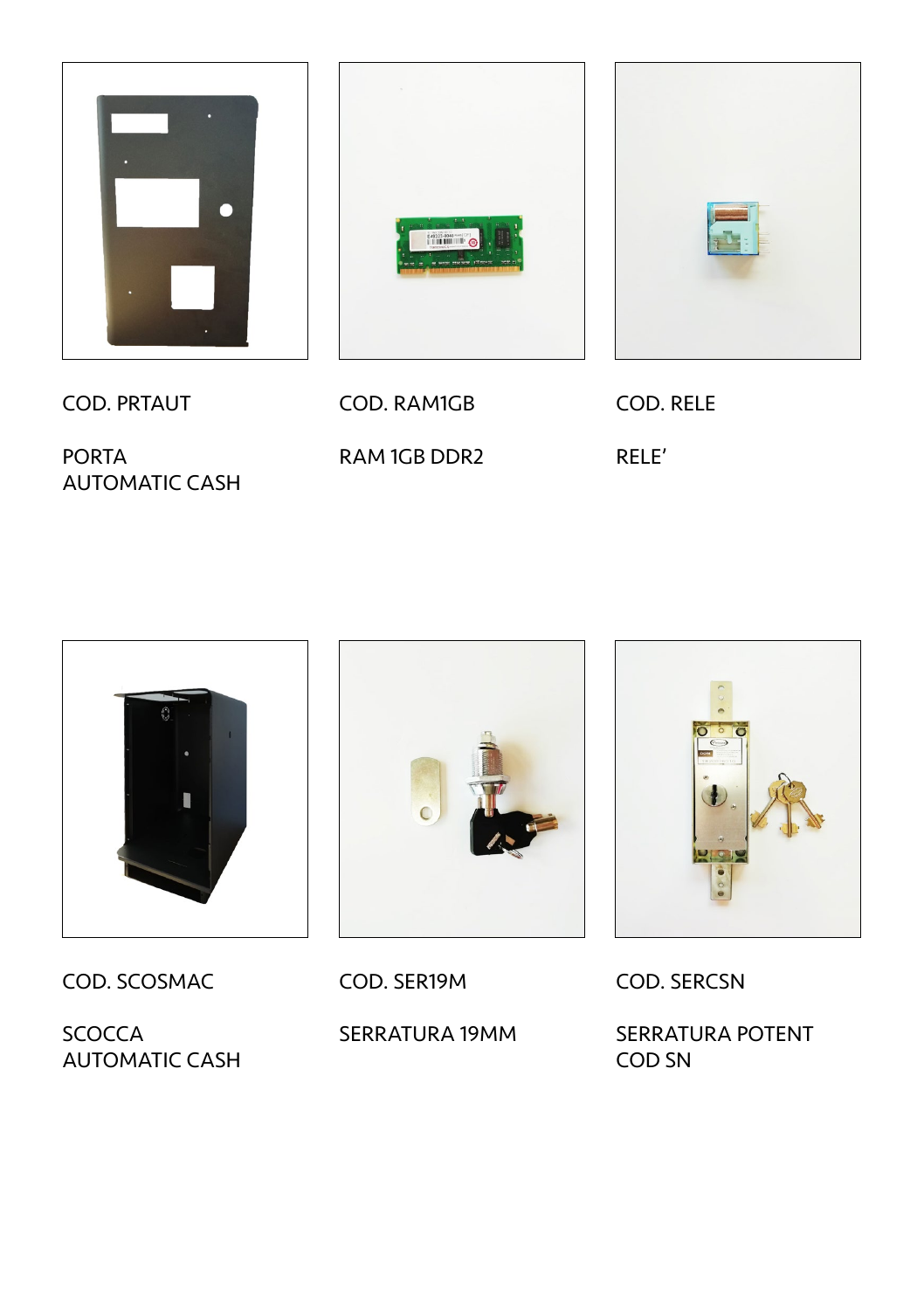





COD. SLOTUSB

SLOT AGGIUNTIVO USB A PANNELLO

COD. SOLFUJ

SOLENOIDE MODEL NO. MA1215S

COD. ZOCREL ZOCCOLO RELE'



PICABAC

PIASTRA CABLAGGIO AUTOMATIC CASH